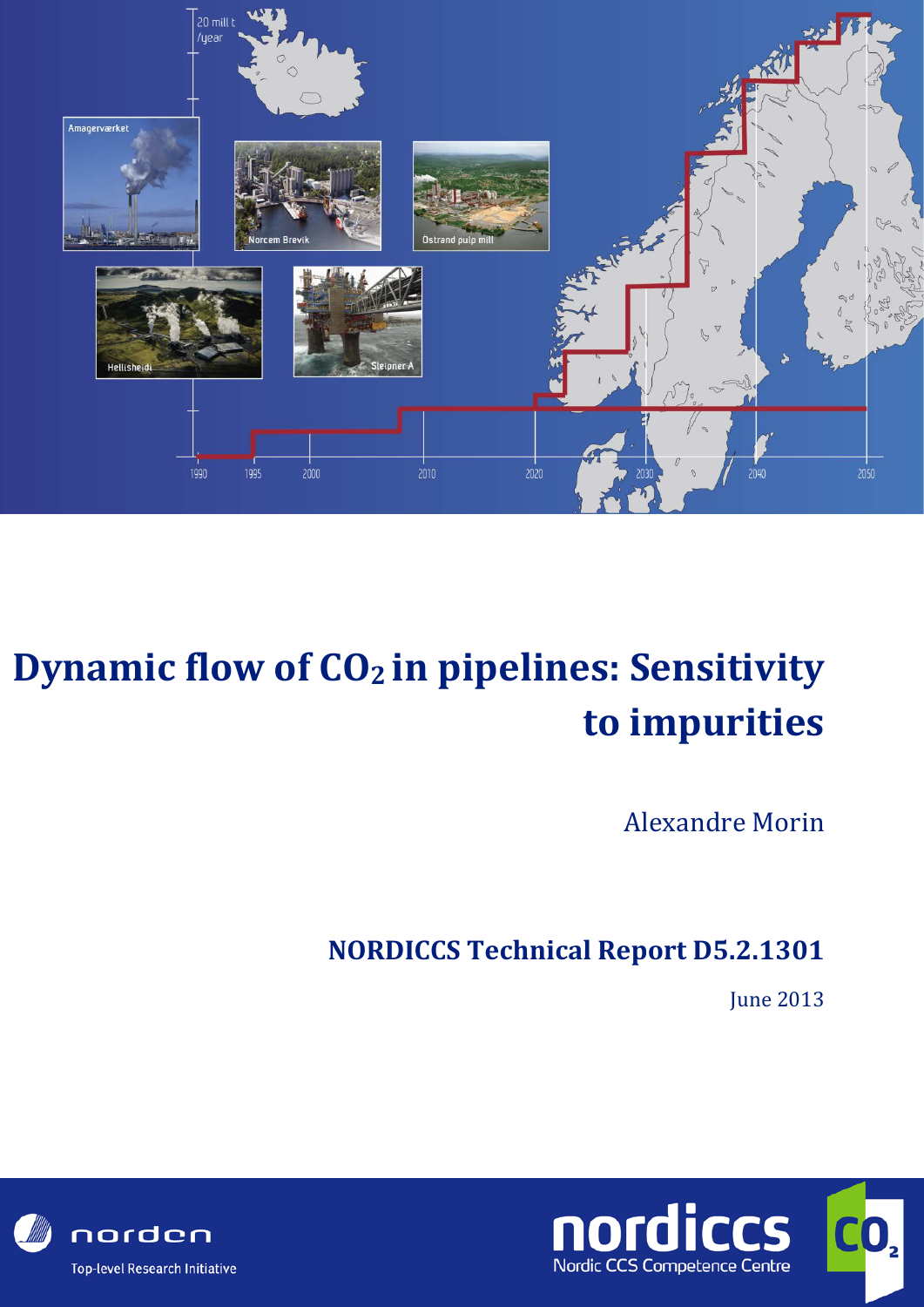#### **NORDICCS concept:**

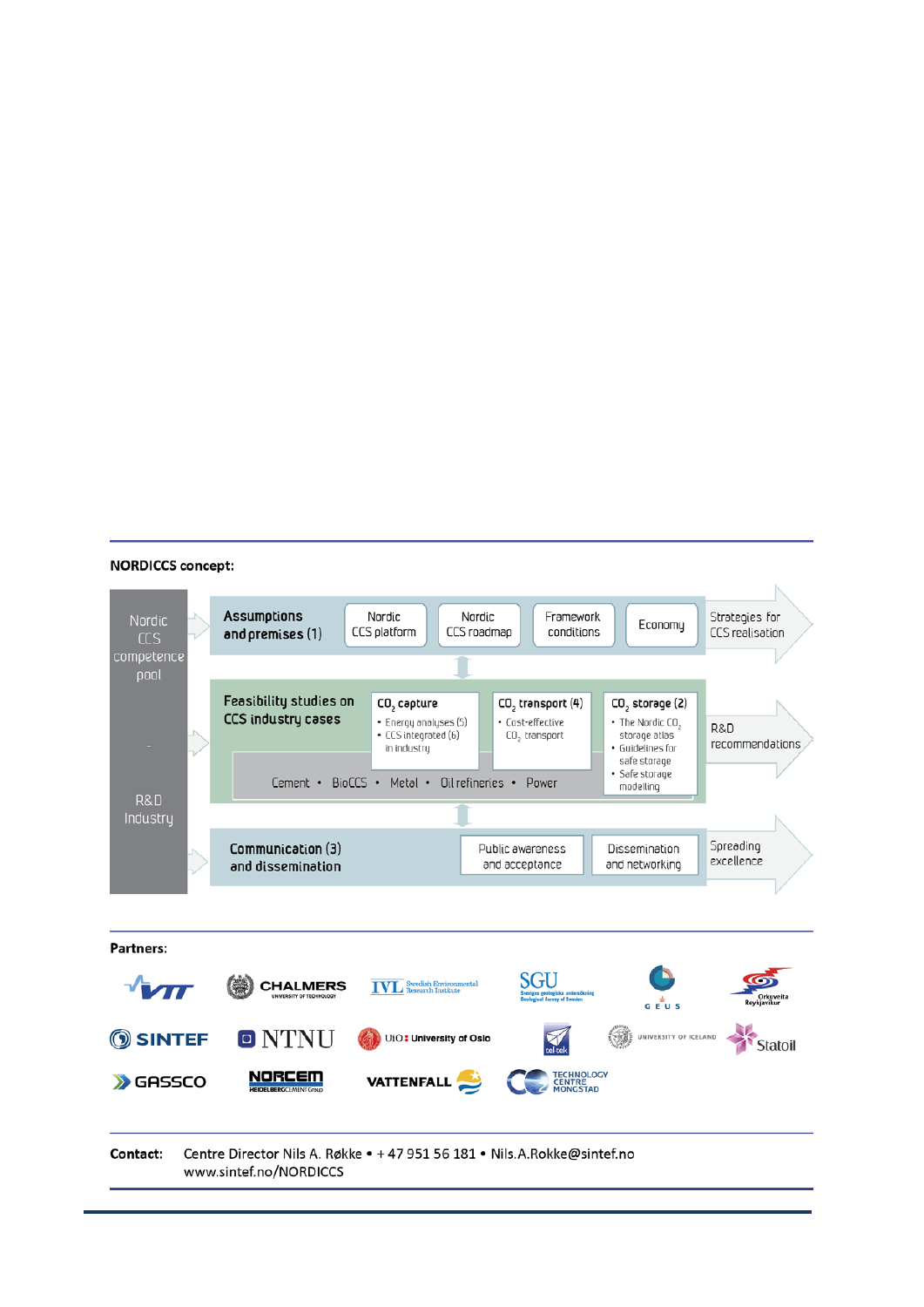# **Summary**

This memo investigates the effect of impurities on the occurrence of two-phase flow in CO2-transport pipelines. The flow is modelled by a single-phase fluid-dynamical model and the simulation is interrupted at the first appearance of a bubble. The thermodynamical properties of the mixtures are described by the SRK equation of state with van der Waals mixing rules. A simplified pump model is used at the inlet of the pipe, while at the outlet, a simplified injection model mimics injection into a reservoir.

A test case is defined to simulate the load variation of a power plant during the day. The aim is to find in which conditions two-phase flow can occur, by varying the inlet temperature and the CO2-mixture composition concentration. A buried and a non-buried pipe are studied. We find that the CO2-mixture composition has an effect on whether two-phase flow will occur for a given inlet temperature. The environment of the pipe also has a strong effect.

| <b>Keywords</b> | Fluid dynamics, thermodynamics, impurities, $CO2$ transport.                          |
|-----------------|---------------------------------------------------------------------------------------|
| <b>Authors</b>  | Alexandre Morin, SINTEF Materials and Chemistry, Norway,<br>alexandre.morin@sintef.no |

**Date** June 2013



#### *About NORDICCS*

*Nordic CCS Competence Centre, NORDICCS, is a networking platform for increased CCS deployment in the Nordic countries. NORDICCS has 10 research partners and six industry partners, is led by SINTEF Energy Research, and is supported by Nordic Innovation through the Top-level Research Initiative.*

*The views presented in this report solely represent those of the authors and do not necessarily reflect those of other members in the NORDICCS consortia, NORDEN, The Top Level Research Initiative or Nordic Innovation.*

*For more information regarding NORDICCS and available reports, please visit<http://www.sintef.no/NORDICCS>*.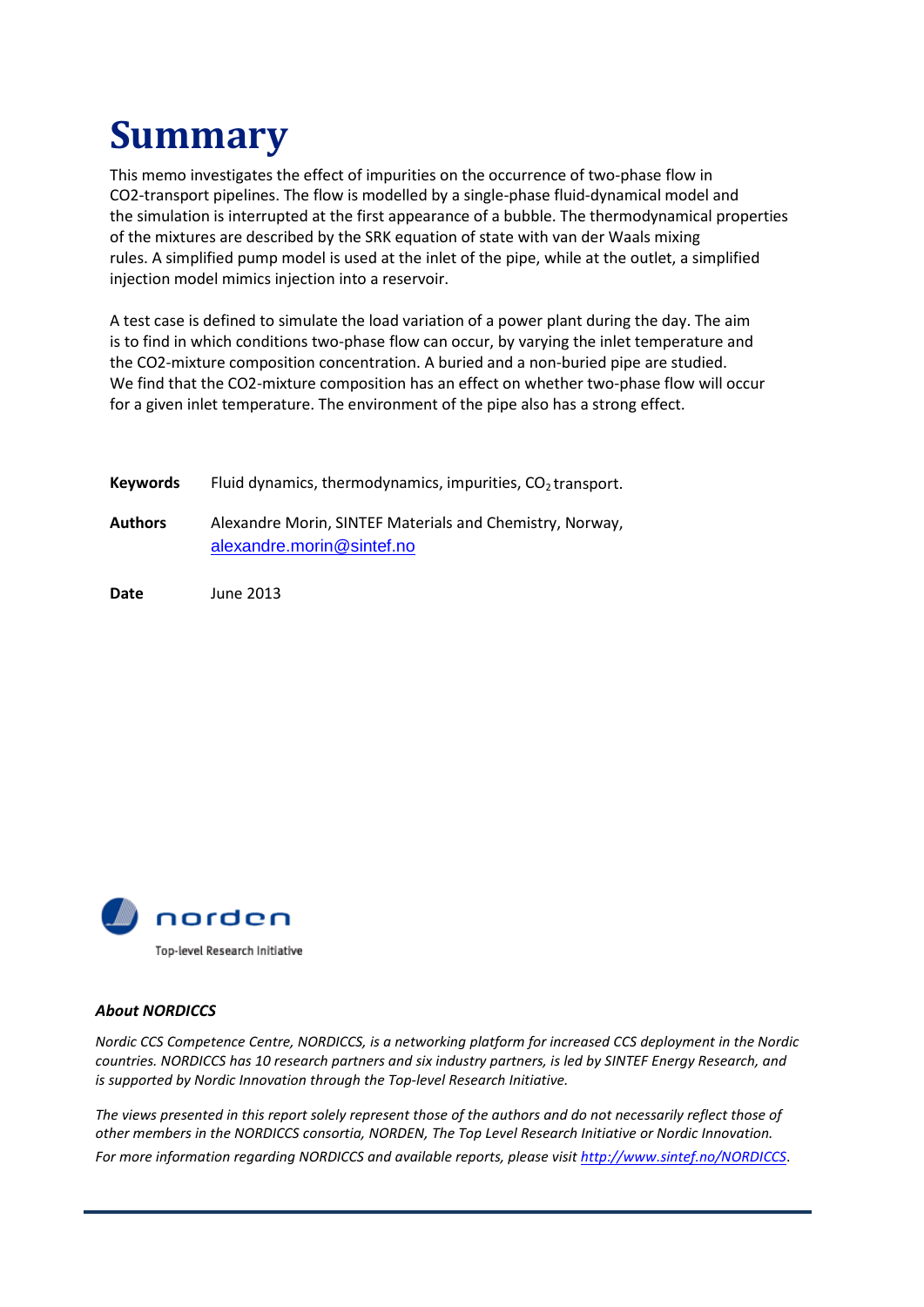



# **1 Introduction**

In CO<sub>2</sub> transport by pipeline, the massflow to be transported will vary with time, as well as the fluid properties. Each industrial site will produce varying quantities of  $CO<sub>2</sub>$ , containing impurities depending on the site type and on the capture process. Besides, the different sites of a cluster sending  $CO_2$  in a shared pipeline, will produce  $CO_2$  with different properties and in varying quantities.

Impurities have an effect on the thermodynamical properties of the  $CO<sub>2</sub>$  mixture, in particular on the phase envelope. This plays a role in whether the flow will remain in single phase. The design should take into account the possible occurrence of two-phase flow, especially with corrosive phases like water. Two-phase flow may also lead to unstable flow (slug, vertical flows,...), and cause problems in compressors or pumps, etc.

Chaczykowski and Osiadacz [1] started to assess the effect of impurities in  $CO<sub>2</sub>$  on the flow in pipelines. The present work systematises that study and investigates the effect of the fluid properties on the flow during a slow transient. The test case run in the present work is inspired from the varying load of a power plant. It is not in the scope of this work to study multiphase flow. Therefore the flow is stopped when multiphase flow occurs.

Some of the present results were presented as a poster at the 7th Trondheim CCS Conference.

# **2 The models**

The single-phase flow is modelled by the Euler equations

$$
\frac{\partial \rho}{\partial t} + \frac{\partial (\rho u)}{\partial x} = 0, \tag{1}
$$

$$
\frac{\partial (\rho u)}{\partial t} + \frac{\partial (\rho u^2 + p)}{\partial x} = \tau_w,
$$
 (2)

$$
\frac{\partial \left(\rho \left(e+\frac{1}{2}u^2\right)\right)}{\partial t} + \frac{\partial \left(\rho \left(e+\frac{1}{2}u^2\right)u + pu\right)}{\partial x} = Q_w,\tag{3}
$$

where  $\rho$  is the fluid density, *u* is the velocity, *p* is the pressure and *e* is the internal energy. The source terms  $\tau_w$  and  $Q_w$  are the wall friction and the heat transfer from the wall to the fluid, respectively. The fluid thermodynamical state is described by the Soave-Redlich-Kwong (SRK) equation of state with van der Waals mixing rules (see for example [2, p.75, 85]). The physical properties, like the viscosity, the heat capacity and the heat conductivity are evaluated using the TRAPP model, which is a corresponding-states model [3, 4].

The Haaland approximation of the Colebrook correlation [5] gives the Darcy friction factor

$$
f_D = \frac{64}{\text{Re}} \qquad \text{if } \text{Re} < 2000,\tag{4}
$$

$$
\frac{1}{\sqrt{f_D}} = -1.8 \log_{10} \left[ \left( \frac{\varepsilon/D}{3.7} \right)^{1.11} + \frac{6.9}{\text{Re}} \right] \qquad \text{if } \text{Re} \ge 2000,
$$
 (5)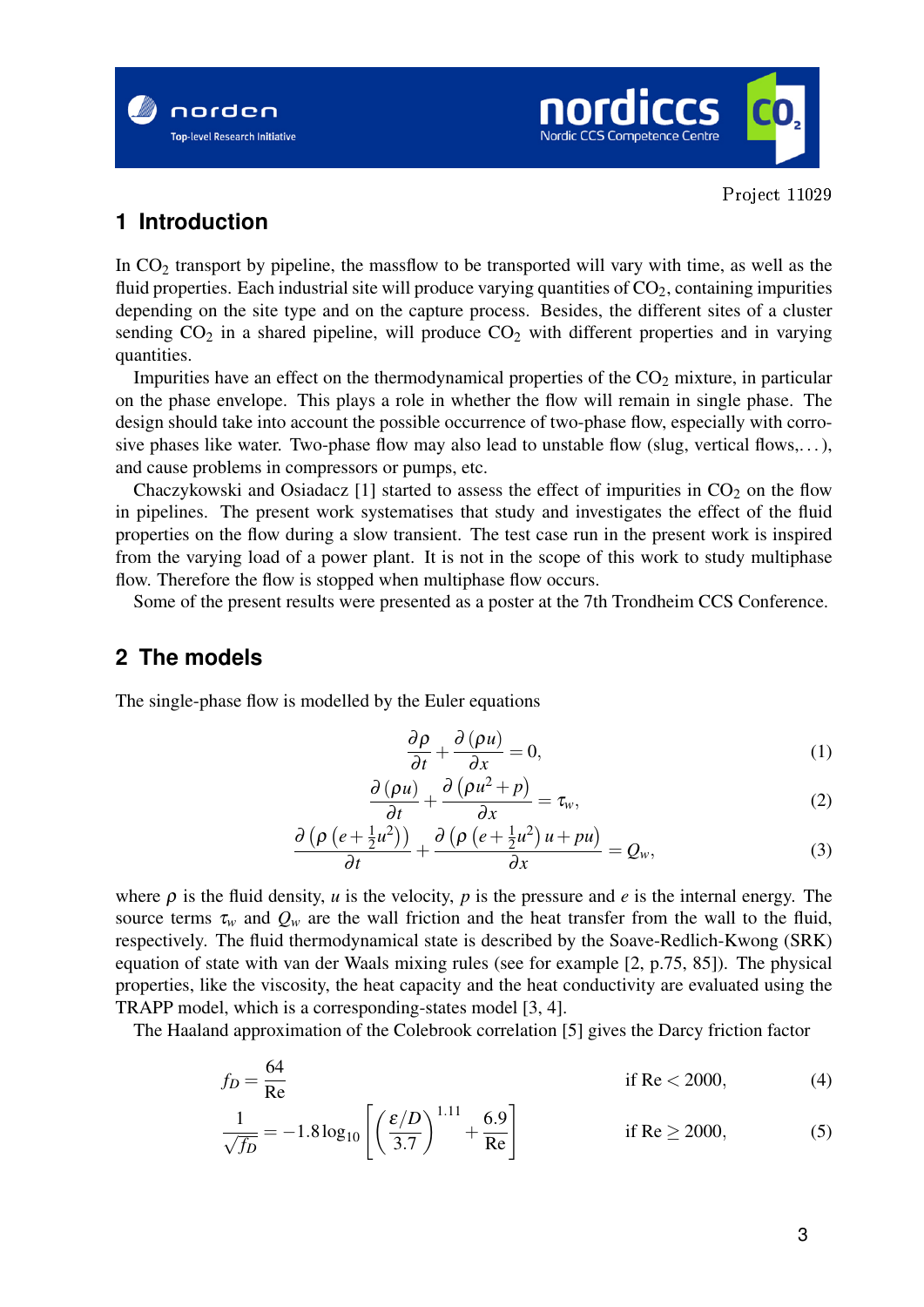



and the friction term is given by the Darcy-Weisbach equation

$$
\tau_w = f_D \cdot \frac{\rho u^2}{2D}.\tag{6}
$$

For the heat source term  $Q_w$ , a transient wall temperature model is used, which is able to simulate the heat transfer in the pipe material and in the soil. The heat transfer from the surrounding atmosphere is given by

$$
Q_{\rm atm} = h_{\rm atm}(T_{\rm atm} - T_{w,o}),\tag{7}
$$

where  $T_{w,o}$  is the pipe-wall or soil temperature in contact with the atmosphere,  $T_{\text{atm}}$  is the atmospheric temperature, and  $h_{\text{atm}}$  is the heat transfer coefficient between the pipe-wall or the soil and the atmosphere. The heat transfer between the fluid inside the pipe and the pipe wall is given by

$$
Q_w = h_f(T_{w,i} - T_f),\tag{8}
$$

where  $T_{w,i}$  is the pipe-wall temperature in contact with the fluid,  $T_f$  is the fluid temperature and  $h_f$  is the heat-transfer coefficient between the fluid and the pipe wall.  $h_f$  is given by the Nusselt number, which is found using the Dittus-Boelter correlation [6, 7]

$$
Nu = 0.023 Re0.8 Pr0.4,
$$
 (9)

where Nu is the Nusselt number, Re is the Reynolds number and Pr the Prandtl number. The geometry of the pipe and the soil are assumed to be annular.

At the inlet boundary condition, a pump is basically modelled by imposing the massflow and the fluid temperature, while the pressure is extrapolated from the pipe. At the outlet, the boundary condition is designed to mimic injection into a reservoir. Since the vertical flow is not modelled, the equivalent reservoir pressure is adjusted to the terrain altitude. The injected massflow is then, similarly to the model used in the Vedsted pipeline simulation [8], given by

$$
\dot{m} = (p_{\text{pipe}} - p_{\text{reservoir}}) k_{\text{i}},\tag{10}
$$

where the reservoir pressure  $p_{\text{reservoir}}$  and the injectivity coefficient  $k_i$  are fixed. Then, the massflow is imposed, while the thermodynamical state is extrapolated.

## **3 Case study**

### **3.1 CO<sup>2</sup> mixtures studied**

In the present work, we have looked at the flow of binary mixtures of  $CO<sub>2</sub>$  with various impurities. The phase diagrams of several mixture are shown in Figure 1.

- $CO<sub>2</sub>-N<sub>2</sub>$  mixture in Figure 1a.
- $CO<sub>2</sub>-O<sub>2</sub>$  mixture in Figure 1b.
- $CO<sub>2</sub>-CH<sub>4</sub>$  mixture in Figure 1c.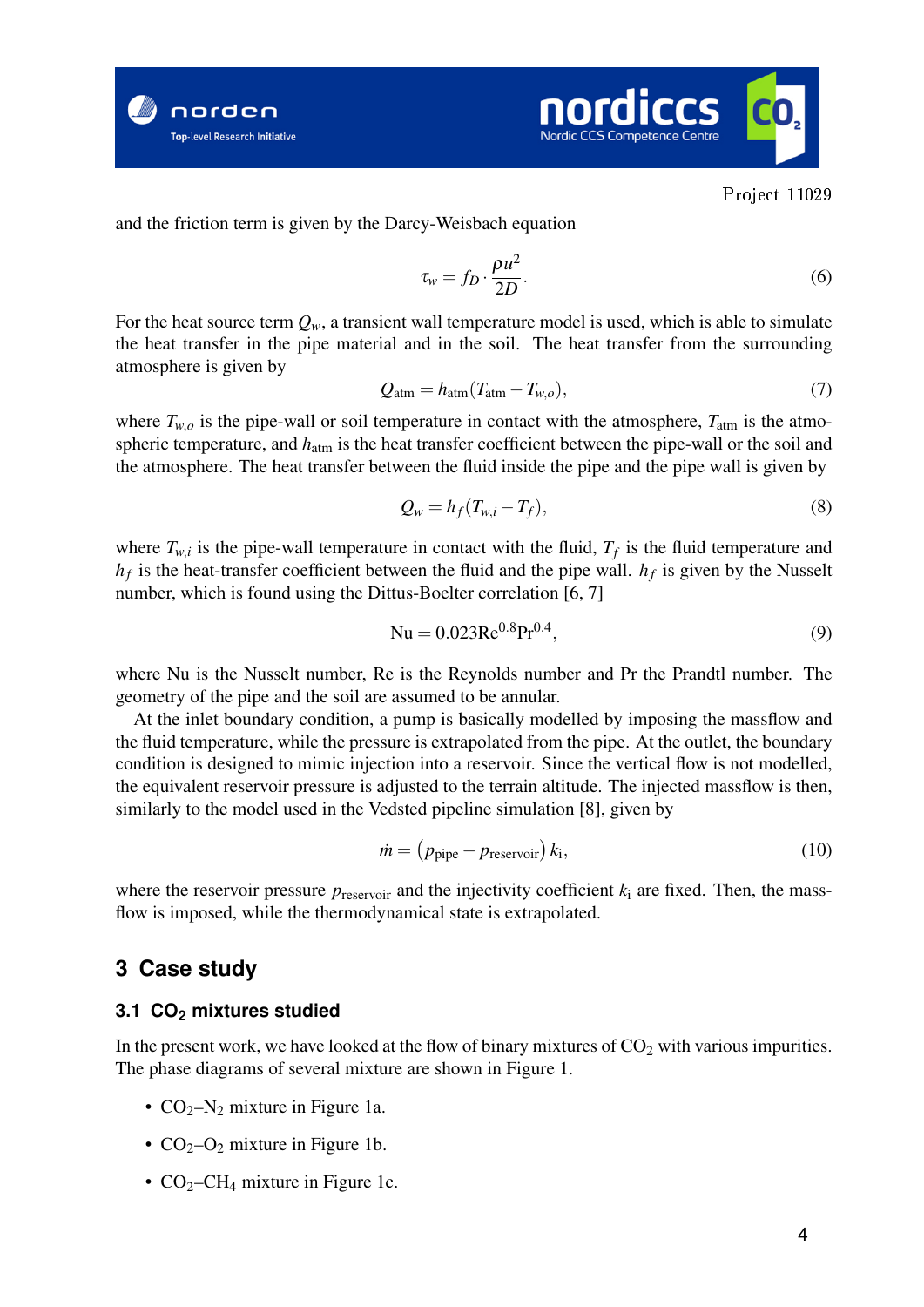



- $CO<sub>2</sub>–H<sub>2</sub>S$  mixture in Figure 1d.
- $CO<sub>2</sub>–H<sub>2</sub>O$  mixture in Figure 1e.

Note that in the single-phase region (above the equilibrium curve), the temperature increases from right to left. On the  $CO_2-H_2O$  mixture phase diagram, also note the areas where a liquid waterrich phase exists. At higher water concentration (Figure 1f), the two areas with water-rich phases merge. The new area is denoted by  $(\varphi)$  in the Figure. Since the area  $(\varphi)$  stretches over the critical point for  $CO<sub>2</sub>$ , the second phase is either vapour or liquid  $CO<sub>2</sub>$ .

## **3.2 Case definition**

We study a flat 50 km-long pipeline, with 1.27 cm wall thickness and 20 cm inner diameter. When the pipe is buried, the soil is a cylinder with a diameter of 1.27 m. The atmospheric temperature is 20 °C. The equivalent reservoir pressure at well head is 60 bar and the injectivity coefficient  $2.4 \times 10^{-5}$  kg s/Pa. The physical properties of the pipe and the soil are summarised in Table 1.

Table 1: Physical properties of the pipe and soil

|                              | Pipe Soil |        |
|------------------------------|-----------|--------|
| Density $(kg/m^3)$           | 7850      | - 1800 |
| Heat capacity $(J/(kg K))$   | 470       | 1000   |
| Heat conductivity $(W/(mK))$ | 45        | 2.6    |

The pipe flow, as well as the wall and soil temperatures, are brought to steady state, with a massflow of 60 kg/s at a given inflow temperature. Then, the massflow is varied at the inlet according to Figure 2. This is thought to reproduce the load variation of a power plant over one day. We then check if the flow remained in single phase over the whole cycle, or if boiling occurred.

# **4 Results**

## **4.1 Plots**

As an example, the pipeline pressure-density profiles are plotted in the phase diagram, for different concentrations of  $N_2$  in  $CO_2$  (Figure 3). The profile denoted by a (A) corresponds to the initial steady state. The profile denoted by a (B) correspond to the state just before increasing the massflow again. The profile is plotted both in the case of the buried pipe and in the case of the non-buried pipe. Boiling occurs when the outlet of the pipe goes under the equilibrium line.

## **4.2 Results for various compositions and temperatures**

The test case has been run with different binary mixtures, amount of impurities, and inlet temperatures. Then, it was determined if the flow had remained in single phase during the whole cycle,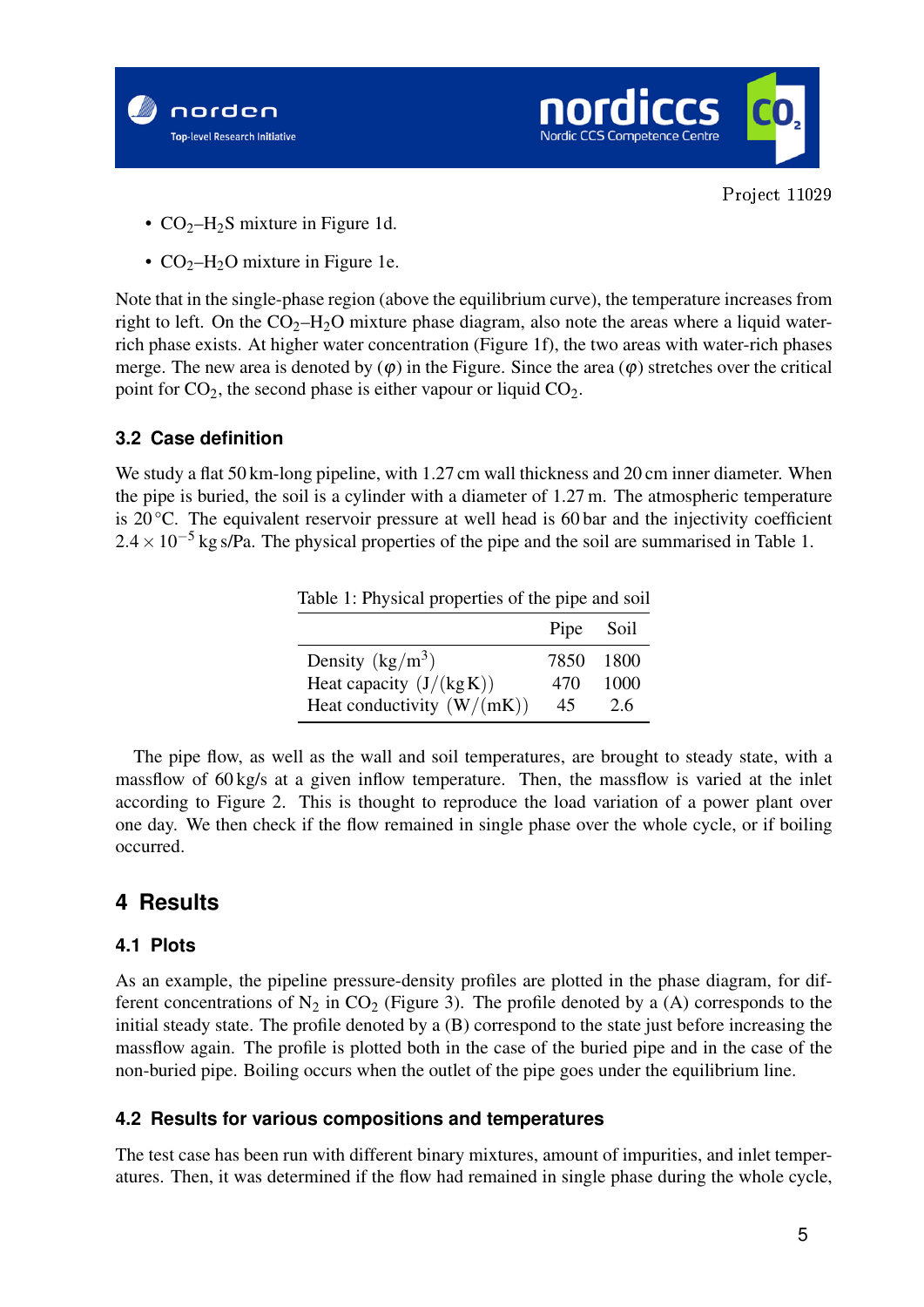





Figure 1: Phase diagram of different mixtures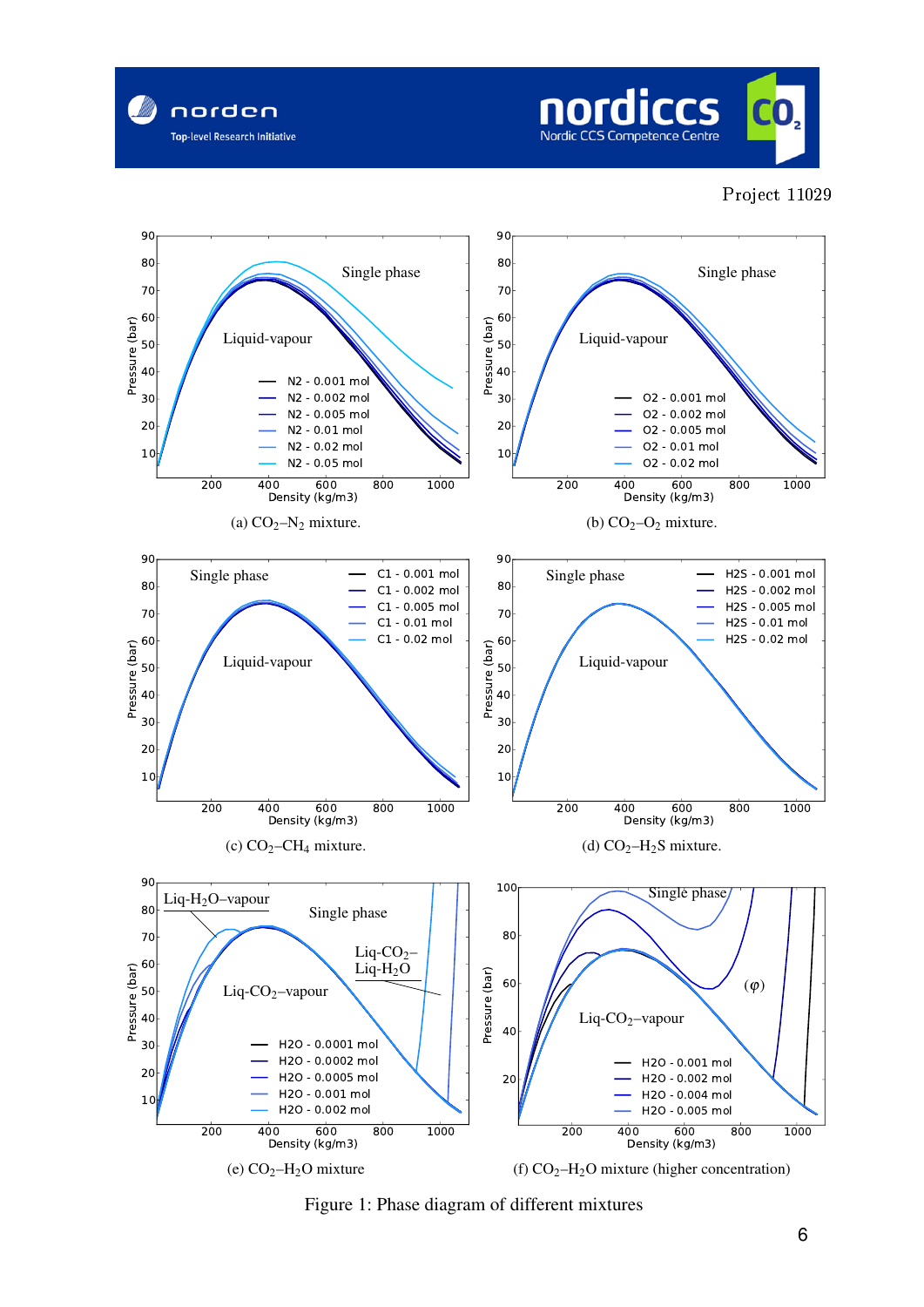







Figure 2: Massflow at the pipe inlet over one day.



Figure 3: Pressure-density profile for the  $CO_2$ -N<sub>2</sub> mixture at 31 °C

or if boiling happened. The results are shown in Tables 2 and 3. If the flow remains single-phase,

Impurities have an effect on whether the mixture boils or not. In the case of the buried pipe, there will not be boiling for pure  $CO_2$  for an inlet temperature of 38 °C or less. However, for  $O_2$ and  $N_2$  at 1 mol-%, boiling occurs down to 36 °C. For  $N_2$ , the impurity concentration was pushed further, with increasing effect on boiling. At 5mol-%, boiling happened for an inlet temperature down to 26 °C. For CH<sub>4</sub>, H<sub>2</sub>S and H<sub>2</sub>O, no significant effect is observed for the amounts of impurities tested here. This is expected, since the phase envelopes (Figure 1) were little changed by the amount of impurities. However, as shown on Figure 1f, the areas with liquid-water phase are growing with the amount of  $H_2O$ , and finally merging above the vapour–liquid equilibrium line. Thus, already at 0.5mol-%, liquid water would be present even at initial state.

There is a significant difference between the results for the buried and for the non-buried pipes. In general, the non-buried pipe only tolerates a much lower inlet temperature than the buried pipe. The buried pipeline has more resistance to heat transfer, therefore the fluid remains at higher temperature. One could thus expect more boiling in the buried pipe. One possible reason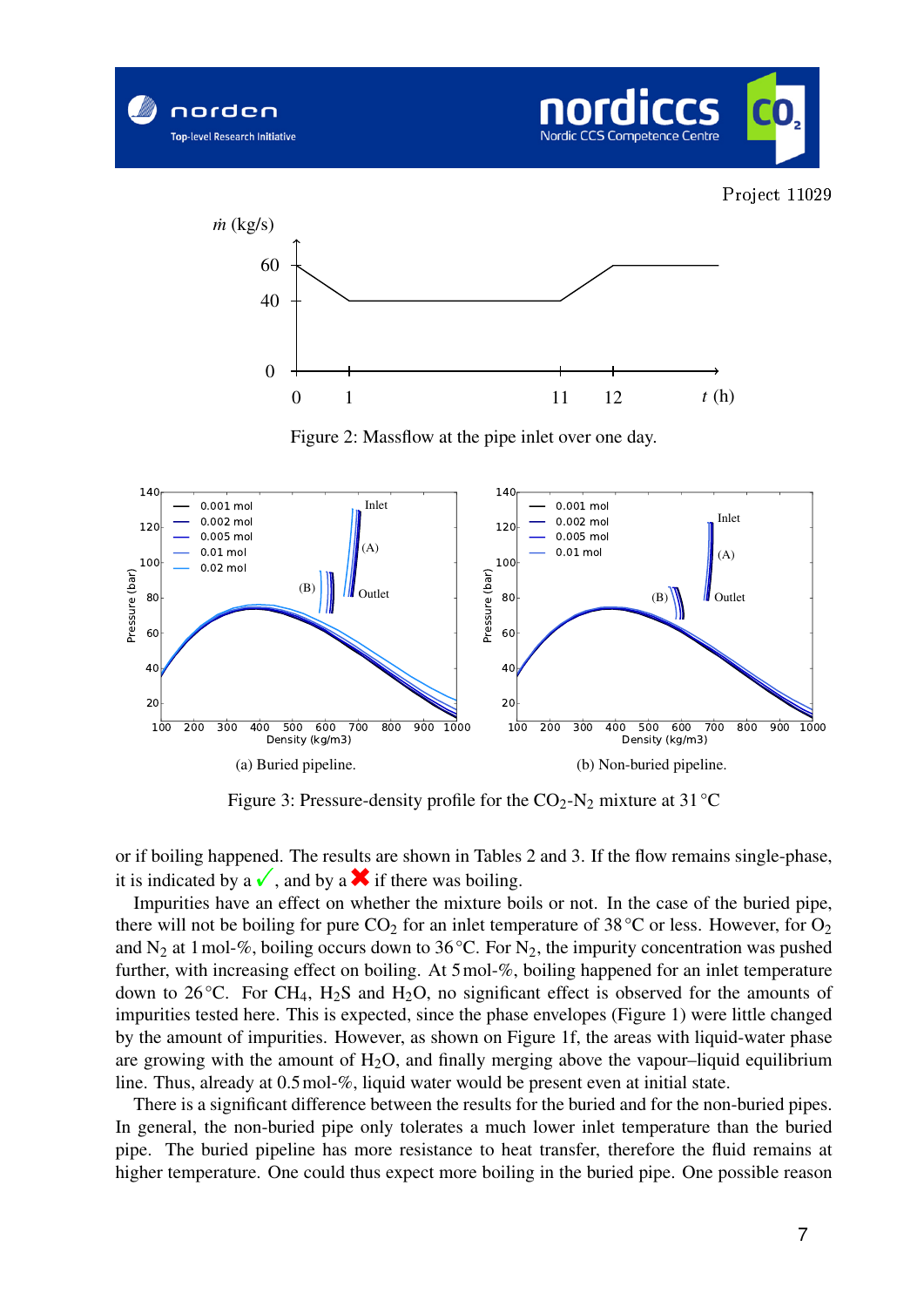

| norden          | op-level Research Initiative     |                            |                            |                                              |       |                | Nordic CCS Competence Centre         |              |            |         |
|-----------------|----------------------------------|----------------------------|----------------------------|----------------------------------------------|-------|----------------|--------------------------------------|--------------|------------|---------|
|                 |                                  |                            |                            |                                              |       |                |                                      |              |            | Project |
|                 | CO <sub>2</sub>                  |                            |                            | Molar fraction of impurity<br>O <sub>2</sub> |       |                |                                      |              |            |         |
|                 |                                  | Inflow                     |                            | Inflow                                       | 0.001 | 0.002          | 0.005<br>0.01                        |              |            |         |
|                 |                                  | $35^{\circ}$ C             |                            | $35^{\circ}$ C                               |       |                |                                      |              |            |         |
|                 |                                  | $36^{\circ}$ C             |                            | $36^{\circ}$ C                               |       |                |                                      |              |            |         |
|                 |                                  | $37^{\circ}$ C             |                            | $37^{\circ}$ C                               |       |                |                                      |              |            |         |
|                 |                                  | 38 °C                      |                            | 38°C                                         |       |                |                                      |              |            |         |
|                 |                                  | $39^{\circ}$ C             |                            | $39^{\circ}$ C                               |       |                |                                      |              |            |         |
|                 |                                  | (a) $CO2$                  |                            |                                              |       | (b) $CO2-O2$   |                                      |              |            |         |
|                 | $N_2$                            |                            | Molar fraction of impurity |                                              |       |                | $N_2$                                |              | Molar frac |         |
|                 | Inflow                           | 0.001                      | 0.002                      | 0.005                                        | 0.01  |                | Inflow                               | 0.02         | 0.05       |         |
|                 | $35^{\circ}$ C                   |                            |                            |                                              |       |                | $25^{\circ}$ C                       |              |            |         |
|                 | $36^{\circ}$ C                   |                            |                            |                                              |       |                | $26^{\circ}$ C                       |              |            |         |
|                 | $37^{\circ}$ C                   |                            |                            |                                              |       |                | $33^{\circ}$ C                       |              |            |         |
|                 | 38 °C<br>$39^{\circ}$ C          |                            |                            |                                              |       |                | $34^{\circ}$ C                       |              |            |         |
|                 |                                  |                            | (c) $CO_2-N_2$             |                                              |       |                |                                      | (d) $CO2-N2$ |            |         |
| CH <sub>4</sub> |                                  | Molar fraction of impurity |                            |                                              |       |                | Molar fraction of impurity<br>$H_2S$ |              |            |         |
| Inflow          | 0.001                            | 0.002                      | 0.005                      | 0.01                                         |       | Inflow         | 0.001                                | 0.002        | 0.005      | 0.01    |
| 35 °C           |                                  |                            |                            |                                              |       | $35^{\circ}$ C |                                      |              |            |         |
| $36^{\circ}$ C  |                                  |                            |                            |                                              |       | $36^{\circ}$ C |                                      |              |            |         |
| $37^{\circ}$ C  |                                  |                            |                            |                                              |       | $37^{\circ}$ C |                                      |              |            |         |
| 38 °C           |                                  |                            |                            |                                              |       | 38 °C          |                                      |              |            |         |
| $39^{\circ}$ C  |                                  |                            |                            |                                              |       | $39^{\circ}$ C |                                      |              |            |         |
|                 | (e) $CO2-CH4$<br>(f) $CO2-H2S$   |                            |                            |                                              |       |                |                                      |              |            |         |
|                 |                                  | H <sub>2</sub> O           |                            | Molar fraction of impurity                   |       |                |                                      |              |            |         |
|                 |                                  | Inflow                     |                            | 0.0001<br>0.0002                             |       | 0.0005         |                                      | 0.001        |            |         |
|                 | $35^{\circ}$ C<br>$36^{\circ}$ C |                            |                            |                                              |       |                |                                      |              |            |         |
|                 |                                  |                            |                            |                                              |       |                |                                      |              |            |         |
|                 |                                  | $37^{\circ}$ C             |                            |                                              |       |                |                                      |              |            |         |
|                 |                                  | 38 °C                      |                            |                                              |       |                |                                      |              |            |         |
|                 |                                  | $39^{\circ}$ C             |                            |                                              |       |                |                                      |              |            |         |
| $(g) CO2-H2O$   |                                  |                            |                            |                                              |       |                |                                      |              |            |         |

Table 2: Results for the buried pipe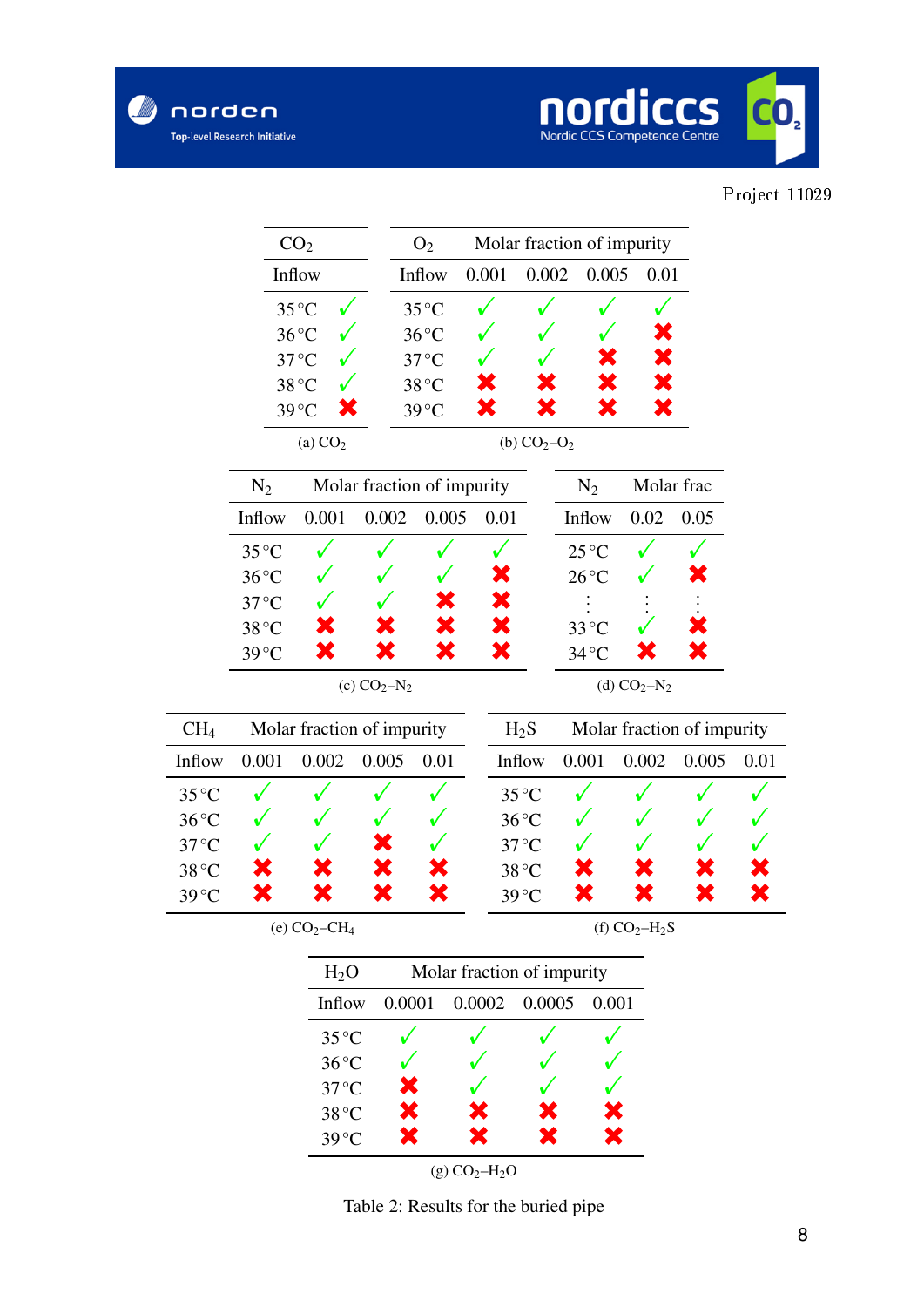

## Project 11029

| norden                                         | <b>Top-level Research Initiative</b>          |                         |                            |                                                                    |       |                            | Nordic CCS Competence Centre |              |       |         |
|------------------------------------------------|-----------------------------------------------|-------------------------|----------------------------|--------------------------------------------------------------------|-------|----------------------------|------------------------------|--------------|-------|---------|
|                                                |                                               |                         |                            |                                                                    |       |                            |                              |              |       | Project |
|                                                | CO <sub>2</sub>                               |                         | O <sub>2</sub>             |                                                                    |       | Molar fraction of impurity |                              |              |       |         |
|                                                | Inflow                                        |                         |                            | Inflow                                                             | 0.001 | 0.002                      | 0.005                        | 0.01         |       |         |
|                                                |                                               | $30^{\circ}$ C          |                            | $30^{\circ}$ C                                                     |       |                            |                              |              |       |         |
|                                                |                                               | $31^{\circ}$ C          |                            | $31^{\circ}$ C                                                     |       |                            |                              |              |       |         |
|                                                |                                               | $32^{\circ}$ C          |                            | $32^{\circ}$ C                                                     |       |                            |                              |              |       |         |
|                                                |                                               | 33 °C<br>$34^{\circ}$ C |                            | $33^{\circ}$ C<br>$34^{\circ}$ C                                   | К     |                            |                              |              |       |         |
|                                                |                                               | (a) $CO2$               |                            |                                                                    |       | (b) $CO2-O2$               |                              |              |       |         |
|                                                | $N_2$                                         |                         | Molar fraction of impurity |                                                                    |       |                            | $N_2$                        | Molar frac   |       |         |
|                                                | Inflow                                        | 0.001                   | 0.002                      | 0.005                                                              | 0.01  |                            | Inflow                       | 0.02         | 0.05  |         |
|                                                | $30^{\circ}$ C                                |                         |                            |                                                                    |       |                            | $24^{\circ}$ C               |              |       |         |
|                                                | $31^{\circ}$ C                                |                         |                            |                                                                    |       |                            | $25^{\circ}$ C               |              |       |         |
|                                                | $32^{\circ}C$                                 |                         |                            |                                                                    |       |                            |                              |              |       |         |
|                                                | $33^{\circ}$ C<br>$34^{\circ}$ C              |                         |                            |                                                                    |       |                            | $30^{\circ}$ C               |              |       |         |
|                                                |                                               |                         |                            |                                                                    |       |                            | $31^{\circ}$ C               |              |       |         |
|                                                |                                               |                         | (c) $CO_2 - N_2$           |                                                                    |       |                            |                              | (d) $CO2-N2$ |       |         |
| CH <sub>4</sub>                                |                                               |                         |                            | Molar fraction of impurity<br>Molar fraction of impurity<br>$H_2S$ |       |                            |                              |              |       |         |
| Inflow                                         | 0.001                                         | 0.002                   | 0.005                      | 0.01                                                               |       | Inflow                     | 0.001                        | 0.002        | 0.005 | 0.01    |
| $30^{\circ}$ C                                 |                                               |                         |                            |                                                                    |       | $30^{\circ}$ C             |                              |              |       |         |
| $31^{\circ}$ C                                 |                                               |                         |                            |                                                                    |       | $31^{\circ}$ C             |                              |              |       |         |
| $32^{\circ}$ C<br>33 °C                        |                                               |                         |                            |                                                                    |       | $32^{\circ}$ C<br>33°C     |                              |              |       |         |
| $34\,^{\rm o}\mathrm{C}$                       |                                               |                         |                            |                                                                    |       | $34^{\circ}$ C             |                              |              |       |         |
| $(e) CO2-CH4$<br>(f) $CO2-H2S$                 |                                               |                         |                            |                                                                    |       |                            |                              |              |       |         |
| Molar fraction of impurity<br>H <sub>2</sub> O |                                               |                         |                            |                                                                    |       |                            |                              |              |       |         |
|                                                | 0.0001<br>0.0002<br>0.0005<br>0.001<br>Inflow |                         |                            |                                                                    |       |                            |                              |              |       |         |
|                                                |                                               | $30^{\circ}$ C          |                            |                                                                    |       |                            |                              |              |       |         |
|                                                |                                               | $31^{\circ}$ C          |                            |                                                                    |       |                            |                              |              |       |         |
|                                                |                                               | $32^{\circ}$ C          |                            |                                                                    |       |                            |                              |              |       |         |
|                                                |                                               | 33°C                    |                            |                                                                    |       |                            |                              |              |       |         |
|                                                |                                               | $34^{\circ}$ C          |                            |                                                                    |       |                            |                              |              |       |         |

 $(g) CO<sub>2</sub>–H<sub>2</sub>O$ 

Table 3: Results for the non-buried pipe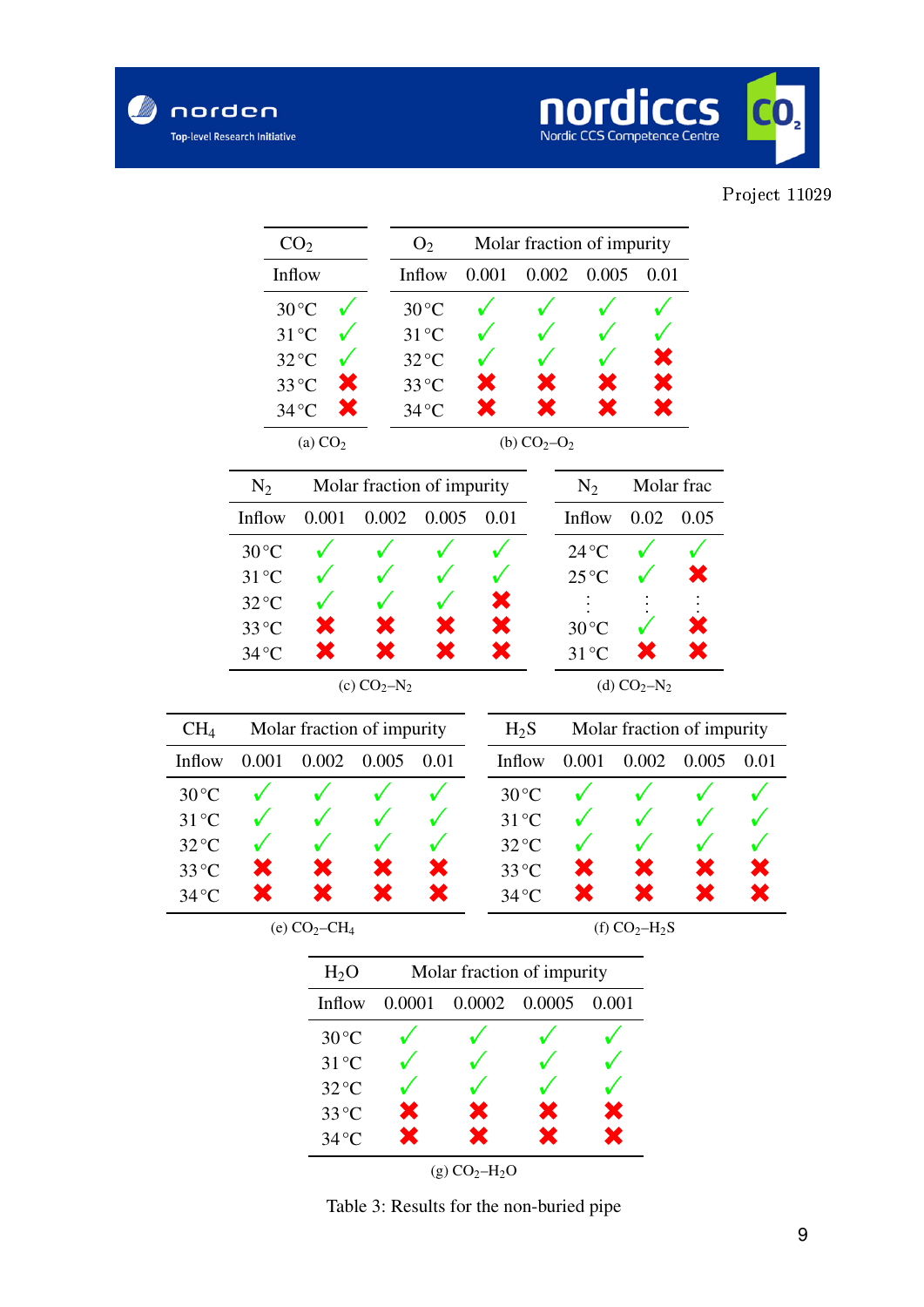



for that is that a higher temperature maintains a lower density, hence a higher fluid velocity and higher friction. This increases pressure drop and thus pressure in the pipe, which leads to less boiling. All in all, the pipe environment is very important in this test case. Note though that the effect of soil almost disappears for  $N_2$  at 5 mol-%, where boiling happens close to the inlet temperature.

# **5 Conclusions**

A single-phase flow simulation tool was used to assess the occurrence of boiling in a  $CO<sub>2</sub>$  pipeline during slow load variations. Different binary mixtures of  $CO<sub>2</sub>$  plus an impurity have been studied, with different concentrations of the impurity.

The occurrence of multiphase flow in  $CO<sub>2</sub>$  mixtures depends on the kind and amount of impurities present. The first and main reason is that the phase envelope is modified by the impurities – generally, boiling happens at higher pressure. The second reason is that the thermophysical properties change with impurities. For example, heat conductivity, viscosity or density. Heat exchange with the environment also plays a significant role.

Robust fluid- and thermodynamical simulation tools are needed to to predict the flow behaviour of the  $CO<sub>2</sub>$  during transients. In the present work, we have limited ourselves to the question whether two-phase flow will occur or not. The next step is to assess the effect of impurities in a two-phase flow, for example on cooling of the pipe.

# **References**

- [1] M. Chaczykowski and A. J. Osiadacz, "Dynamic simulation of pipelines containing dense phase/supercritical CO2-rich mixtures for carbon capture and storage," *International Journal of Greenhouse Gas Control*, vol. 9, pp. 446–456, July 2012.
- [2] M. L. Michelsen and J. M. Mollerup, *Thermodynamic models: Fundamentals* & *computational aspects*. Tie-Line Publications, 2007.
- [3] J. F. Ely and H. J. M. Hanley, "Prediction of transport properties. 1. viscosity of fluids and mixtures," *Industrial & Engineering Chemistry Fundamentals*, vol. 20, pp. 323–332, Nov. 1981.
- [4] J. F. Ely and H. J. M. Hanley, "Prediction of transport properties. 2. thermal conductivity of pure fluids and mixtures," *Industrial & Engineering Chemistry Fundamentals*, vol. 22, pp. 90–97, Feb. 1983.
- [5] S. E. Haaland, "Simple and explicit formulas for the friction factor in turbulent pipe flow," *Journal of Fluids Engineering – Transactions of the ASME*, vol. 105, pp. 89–90, 1983.
- [6] F. W. Dittus and L. M. K. Boelter, "Heat transfer in automobile radiators of the tubular type," *University of California Publications in Engineering*, vol. 2, pp. 443–461, 1930.
- [7] W. H. McAdams, *Heat Transmission*. New York: McGraw-Hill, second ed., 1942.